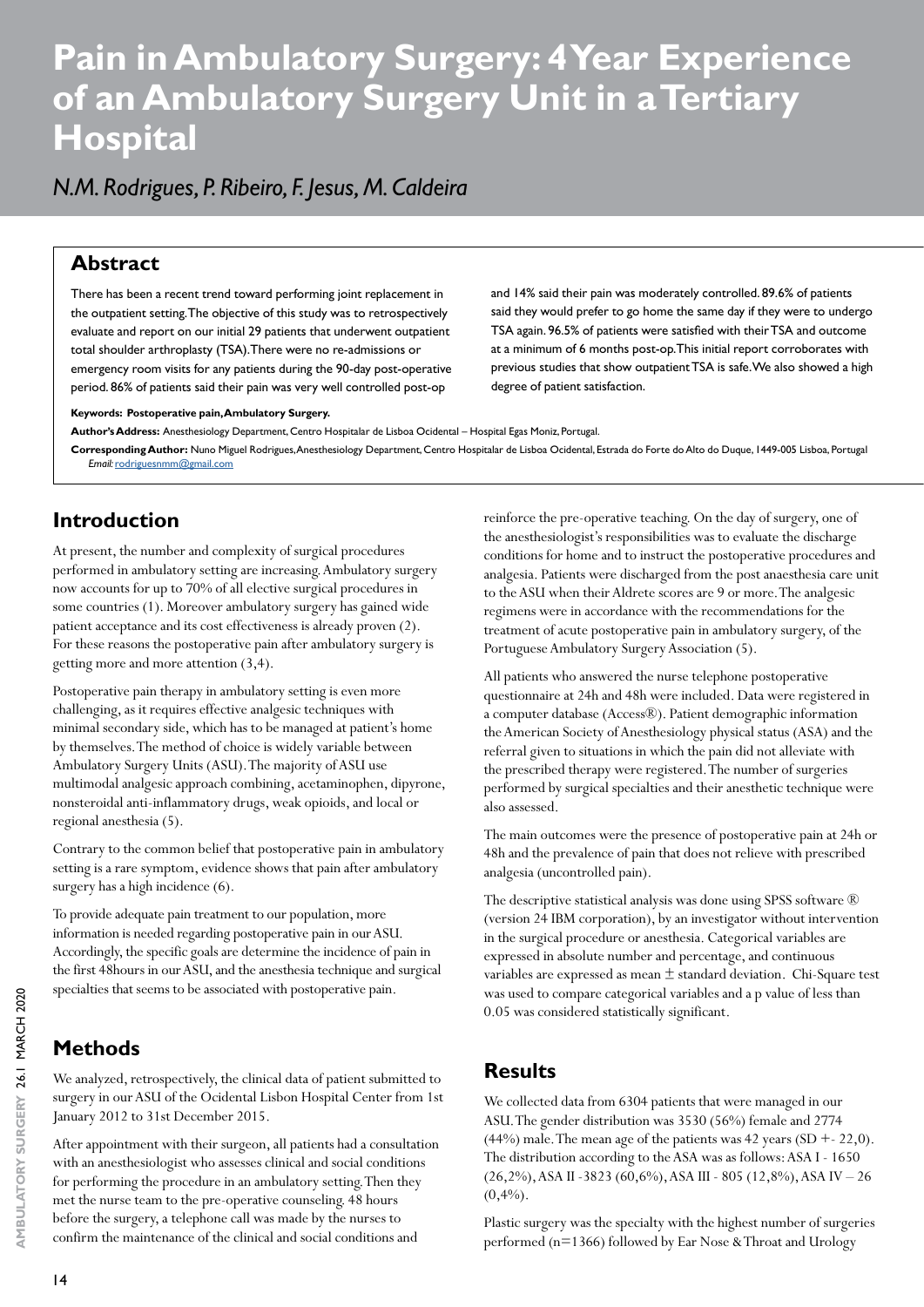(Table 1). According to the anesthesia technique, general anesthesia has been the most chosen ( $n= 4423$ ). Regional anesthesia techniques represent more than 15% of all cases with a preponderance of spinal block technique (n= 506) (Table 1).

The follow-up questionnaire was answered by 6008 patients (response ratio of 95.3 %) of which 29.1% (n=1750) reported postoperative pain. Nevertheless the majority of these patients (93%) reported pain relieved with the prescribed therapy.

Uncontrolled pain was reported by 130 patients, which represent 2.2% of all patients (130/6008). The patients who were submitted to Neurosurgery and Orthopedic procedures were those who more frequently mentioned pain that was not relieved with prescribed analgesia: 3.9% (24/618) and 3.7% (24/646), respectively (Table 2). Among anesthesia techniques, regional anesthesia was the one with highest rates uncontrolled pain 3.4% (35/1020). Peripheral block was the technique who perform worse, 3.8% (13/317) (Table 2).

The majority of patients who reported uncontrolled pain required adjustments in the analgesic regimen (50%, N=65), whereas in approximately a quarter of the patients, hospital referral was deemed necessary (21.5% N=28) and in another quarter, enhancement of the clinical advice (23.9%, N=31) (Table 3).

#### **Discussion**

Although this study is based in one centre only, some results are similar with other centres and countries (2,4,6,7). The results are based on a telephone questionnaire-survey, with a response ratio of 95.3 % which is slightly higher than other studies (2–4).

Another Portuguese study, fulfilled also in a Tertiary Care Hospital (7) had more General Surgery, Vascular Surgery and Orthopedics' procedures in opposition of Plastic Surgery, ENT and Urology surgery performed in our ASU. However anesthetic techniques were very similar, General Anesthesia 70.6% vs. 70.2%, sedation 18.3% vs. 11.8% and Loco-regional anesthesia 11.2% vs. 16.2%.

**Table 1** Patients' distribution according to Surgical Specialties and Anesthesia technique.

| <b>Specialties</b>     | N (%)        | Anaesthesia Technique            | N(%)                                   |  |  |
|------------------------|--------------|----------------------------------|----------------------------------------|--|--|
| <b>Plastic Surgery</b> | 1366 (21.7%) | General Anesthesia               | 4423 (70.2%)                           |  |  |
| Ear Nose & Throat      | 861 (13.6%)  | Regional Anesthesia              | 1020 (16.2%)                           |  |  |
| Urology                | 840 (13.3%)  | Spinal Block<br>Peripheral Block | 506 (8.0%)<br>317 (5.0%)               |  |  |
| Gynaecology            | 789 (12.5%)  | Local                            | 195 (3.1%)                             |  |  |
| Orthopedics            | 646 (10.2%)  | <b>Endovenous Block</b>          | $2(0.0\%)$<br>747 (11.8%)<br>56 (0.9%) |  |  |
| Neurosurgery           | 618(9.8%)    | Sedation                         |                                        |  |  |
| General Surgery        | 604 (9.6%)   | <b>Combined Anesthesia</b>       |                                        |  |  |
| Stomatology            | 335 (5.3%)   | No register                      | 58 (0.9%)                              |  |  |
| Vascular Surgery       | 222 (3.5%)   | TOTAL                            | 6304 (100%)                            |  |  |
| Gastroenterology       | $16(0.0\%)$  |                                  |                                        |  |  |
| Pneumology             | $7(0.0\%)$   |                                  |                                        |  |  |
| TOTAL                  | 6304 (100%)  |                                  |                                        |  |  |

**Table 2** Uncontrolled pain according to Surgical Specialties and Anesthesia technique.

| <b>Specialties</b>     | N   | $(\%)$ | P value | Anaesthesia Technique       | N              | $(\%)$ | P_value |
|------------------------|-----|--------|---------|-----------------------------|----------------|--------|---------|
| Neurosurgery           | 24  | 3.9%   |         | General Anaesthesia         | 79             | 1.8%   |         |
| Orthopaedic            | 24  | 3.7%   |         | Regional Anaesthesia        | 35             | 3.4%   |         |
| General Surgery        | 16  | 2.7%   |         | Peripheral Block            | 13             | 3.8%   |         |
| <b>Plastic Surgery</b> | 24  | 1.8%   |         | Spinal Block                | 18             | 3.4%   |         |
| Stomatology            | 6   | 1.8%   | < 0.001 | Local                       | $\overline{4}$ | 2.1%   | 0.004   |
| Ear Nose & Throat      | 4   | 1.6%   |         | Sedation                    | 2              | 2.5%   |         |
| Urology                | 12  | 1.4%   |         | <b>Combined Anaesthesia</b> |                | 1.8%   |         |
| Gynaecology            | 9   | 1.1%   |         | No register                 | 3              | 5.2%   |         |
| Vascular Surgery       |     | 0.5%   |         |                             |                |        |         |
| <b>Total</b>           | 130 |        |         | Total                       | 130            |        |         |